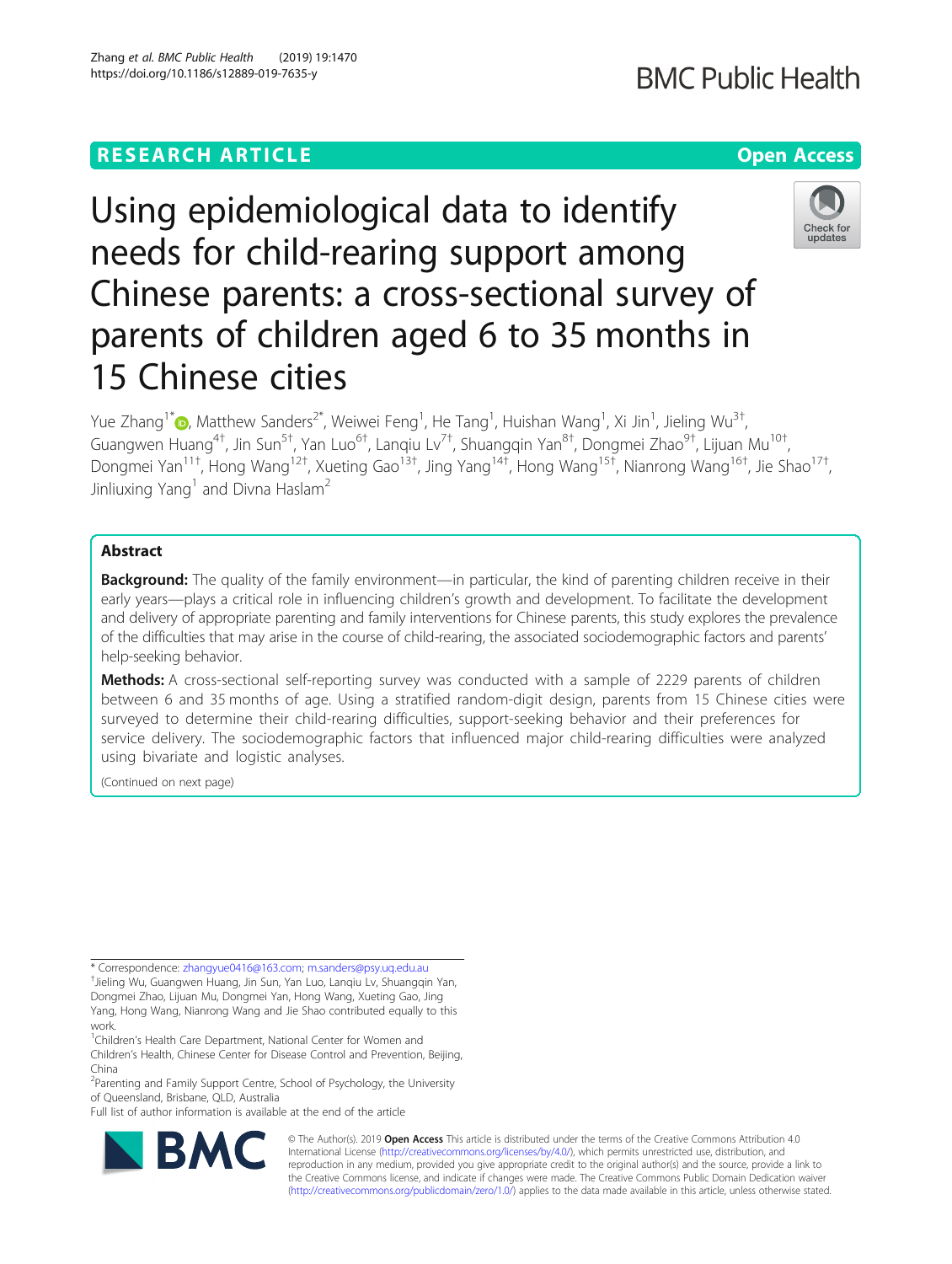#### (Continued from previous page)

Results: The majority (87.5%) of Chinese parents of children aged 6-35 months reported experiencing child-rearing difficulties. Nearly one third (31.5%) of parents reported experiencing major difficulties. Feeding and sleep problems were most often reported. Regression analysis revealed that major child-rearing difficulties most often involved male children (OR = 1.35, 95% CI 1.11–1.64), single-child households (OR = 1.38, 95% CI 1.07–1.77), and households with financial problems (OR = 1.40, 95% CI 1.06–1.85). Just over one third of parents (33.44%) sought professional support, while 21.37% had attended a parenting course in the past year. Prefer ways of sourcing parental support included professional online platform (69.24%), self-help books (43.70%), face-to-face consultation (24.99%), and attending lectures (36.57%).

Conclusions: Child-rearing difficulties are common among parents of children between 6 and 35 months of age in Chinese cities. The family with boys, single-child, financial problems, and father not joining in child-rearing may face the high risk to major child-rearing difficulties. The national initiative to provide more guidance and support for child-rearing difficulties is worthwhile, as is the development of online parenting programs.

Keywords: Child rearing, Well-child care, Infants, Support seeking, Service delivery, Parenting, Child behavior,

#### Background

The importance of nurturant care in the rearing of children has long been highlighted in the literature, particularly with regard to children up to 5 years of age [[1](#page-10-0)]. The quality of such care is known to have a significant impact on many areas of a child's life, including but not limited to areas such as language acquisition and communication, intellectual and emotional development, sibling and peer relationships, school performance, and overall health [[2](#page-10-0), [3](#page-10-0)]. Much of the research literature on child-rearing has focused on childrearing practices [[4](#page-10-0)], parents' confidence [\[5](#page-10-0)], parenting stress [[6](#page-10-0)] and parenting styles [\[7\]](#page-11-0). Unfortunately, the current literature yields few conclusions about parents' child-rearing challenges and support-seeking behavior for parents of children under 3 years old, because most studies have focused on children aged 3–6 years old in western countries. Previous studies have identified evidence of variations in child-rearing in different cultural contexts, for example, the Chinese and immigrant Chinese parents tended to rate higher on parental control than Canadian toddlers' parents, or Caucasian-American parents of children in kindergarten, Grade 1, and Grade 2 [[8](#page-11-0), [9\]](#page-11-0). This study sought to contribute to this literature by examining the difficulties and support-seeking regarding child-rearing by parents of children aged 6–35 months in Chinese urban areas.

Historically, a significant increase in parental concern regarding their children's behavior and development has been noted during the 1960s, particularly regarding children below 5 years of age [\[10](#page-11-0)]. A similar phenomenon was reported by Chinese and Japanese studies [\[11](#page-11-0), [12](#page-11-0)]. One 2009 report shown that 30.6% of Chinese households with children up to 3 years of age found childrearing to be much more difficult than it used to be [[11\]](#page-11-0). The proportion of Japanese mothers of 18-monthold babies who reported feeling stress during childrearing had increased from 11% in 1980 to 33% in 2002 [[12\]](#page-11-0). It is possible that this phenomenon may be partly due to the decreased morbidity and mortality from childhood infectious diseases and the rapid pace of social change as it affects family life in China and Japan, such as economic development, scientific progress, and improvements in communication at home and abroad. The changes in family structure, employment, and residence are all aspects of the chronosystem that may influence parenting (p537) [\[2](#page-10-0)]. This trend clearly highlights the importance of further exploration of current childrearing in different cultural contexts.

Studies relating to the challenges and influencing factors of child-rearing are very limited. Some research show that feeding, sleeping, development, safety, and other parenting issues are common in families in Western countries, and different health concerns arise in different age groups [[13,](#page-11-0) [14](#page-11-0)]. The mothers of children below 2 years of age were particularly concerned about the health, behavior, and communication [[15\]](#page-11-0). And many such parents were also concerned about childhood diseases, health and nutrition, physical development, and child safety [\[14](#page-11-0), [16](#page-11-0)]. Meanwhile, O'Brien and Marion (1996) found the most child-rearing difficulties reported by parents of infants and toddlers centered on children's irritating behavior and tended to be reported by parents with more than one child [\[17\]](#page-11-0). About 53% of parents with children up to 3 years of age wanted information on at least three areas of parenting [[15](#page-11-0)]. The topics that the parents discussed with pediatricians also varied with the child's age, even in the age group below 3 years (e.g., encouraging learning is different for parents of a 3 month-old vs. a 2-year-old, and the concerns regarding sleeping patterns was decreased with age) [\[18](#page-11-0), [19\]](#page-11-0).

Individual characteristics and environment seem to play a significant role in child-rearing challenges, indicating that some families may need different or more intensive support. Garbutt (2012) found the parents had different concerns about child's health among different child's age-group, race/ethnicity, or parental income [[14\]](#page-11-0). Other studies related to child-rearing problems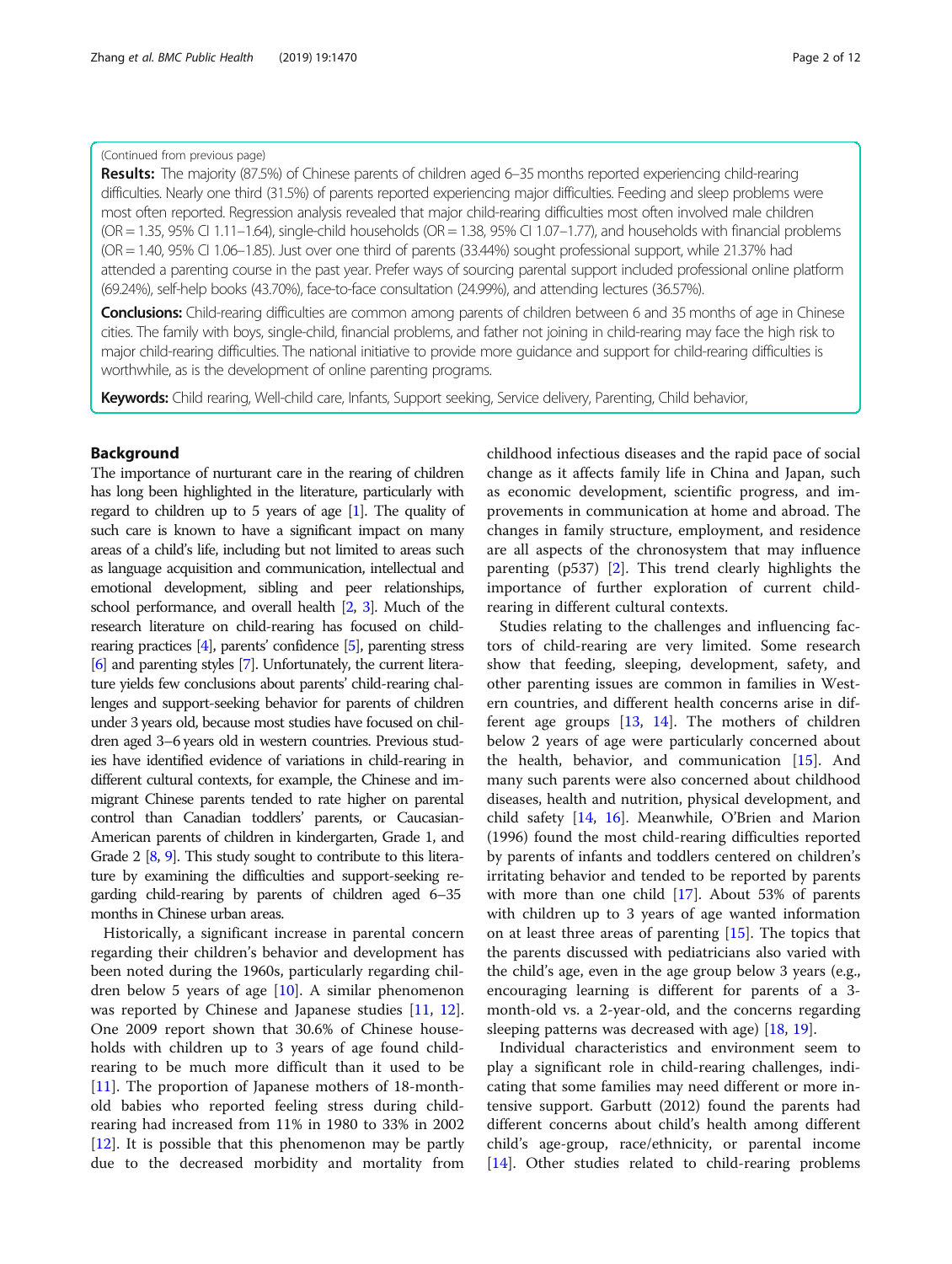focus on some special groups, such as, low birth weight (LBW) [\[20,](#page-11-0) [21\]](#page-11-0), single motherhood [\[22](#page-11-0)], immigrant status [\[23\]](#page-11-0), and race/ethnicity [\[13](#page-11-0)].. However, most of the factors in current literature are explored separately, without considering the influence by multiple factors. Culture also plays a critical role in child-rearing practices, as Graff (1995) emphasized [\[22\]](#page-11-0). And the results regarding western research cannot be simply generalized to the Chinese context. Specifically, cultural beliefs and practices may influence the simplest activities of child care, such as feeding, toilet training, discipline, and seeking health care. The views may concern the socialization agenda for children, the role of parents, and the accepted norms of behavior [\[24\]](#page-11-0). For example, Chinese caregivers were more worried about feeding, sleeping, and disease in child-rearing, while they were not so worried about cultivating children's independence and peer relationships [\[11](#page-11-0)]. It was very common for grandparents to serve as primary caregivers for children of 0–2 years old in Chinese urban areas, accounting to 49.6–64.72% of cases [[11,](#page-11-0) [16,](#page-11-0) [25\]](#page-11-0). Grandparents were more likely than parents to worry about their children not eating well, limit their gramdchildren's activities, and believe some traditional opinions, such as "Giving children herbal medicines occasionally helps protect them from diseases" [[11](#page-11-0)]. However, American children were more likely to be raised in two-parent households, more isolated from extended family members [\[26](#page-11-0)]. Concerning support-seeking, 56.3% of caregivers thought their current knowledge on and experience relating to parenting did not adequately address parents' needs [[11\]](#page-11-0), while others Chinese studies have focused on certain specific aspects of child-rearing problems, such as feeding and sleeping [[27](#page-11-0), [28\]](#page-11-0). All of these Chinese studies were from single cities, and the problems of child-rearing remain unresolved.

The study of parents' solutions to child-rearing difficulties and their support-seeking behavior would aid health care providers and policy makers to develop intervention programs. The most popular ways in which families hope to solve child-rearing problems in China were face-to face counseling (62.1%) and parenting lecture (57.8%) [[11\]](#page-11-0). Thus, discussing with a professional and participating in parenting courses were the two professional forms of support-seeking we focused on, which are proved as effective approaches to provide services and closely related to the service of medical institutions. Since 2013, anticipatory guidance in child-rearing is recommended by a national guideline [\[29\]](#page-11-0), which should be provided by primary care practitioners in community health service centers (CHSC) in China. According to 2012 data, approximately 87% of children below 3 years of age were regularly seen by primary care practitioners to monitor their growth and development [\[30](#page-11-0)]. However, some studies reported that most pediatricians and other health care providers in China do not have enough time to deliver appropriate well-child checkups [\[15](#page-11-0)]. Meanwhile, the intervention of child-rearing problems could be targeted effectively through an online program [[31\]](#page-11-0), but no evidence supporting this claim has been found in Chinese parents.

This study is the first of a series presenting the findings from a larger survey of urban Chinese parents of children less than 6 years of age. The research team was consisted of 5 researchers from child health, epidemiology and health statistics, and 16 investigators were trained. In total, 4721 parents completed the survey between August and October 2017. This study focused specifically on the analysis of the common child-rearing problems and solutions experienced by the parents of children aged 6 to 35 months. The main aims were as follows: (1) to establish the prevalence of specific parenting problems and challenges among parents living in the urban areas of China, (2) to examine the impact of a range of demographic factors as predictors of major parenting challenges with a view to identifying those parents in most need of help, and (3) to investigate the parents perceived to be in need of professional parenting support and their preferences for service delivery, thus helping us to learn exactly what child health care providers ought do to support these parents. Therefore, we hypothesized that child-rearing difficulties are prevalent among parents in China, and Chinese parents of children up to 3 years of age have their own special childrearing problems, which are influenced by some sociodemographic factors. We also postulate that parents with major parenting difficulties should have a higher need for professional counseling and parenting courses, and that provision of online sources for parenting support will be an effective way for parents of infants and toddlers to solve child-rearing problems. The survey was conducted into the type and severity of child-rearing difficulties and parents' help-seeking behavior with a view to facilitating the development and evaluation of child health care services.

#### Methods

#### Design and sampling

A cross-sectional survey methodology was used. The survey recruited participants in 15 cities located in 14 out of a total of 31 provinces in China, which included eight eastern cities, three central cities, and four western cities (according to the Health Statistics Yearbook of China [[32\]](#page-11-0)).Firstly, the maternal and children's hospitals of every province were contacted by the research team to join our study. Maternal and children's hospitals in 15 cities agreed to enroll in our study. The hospitals who agreed to partner would be in coordinating the administration of the surveys, because they closely contact with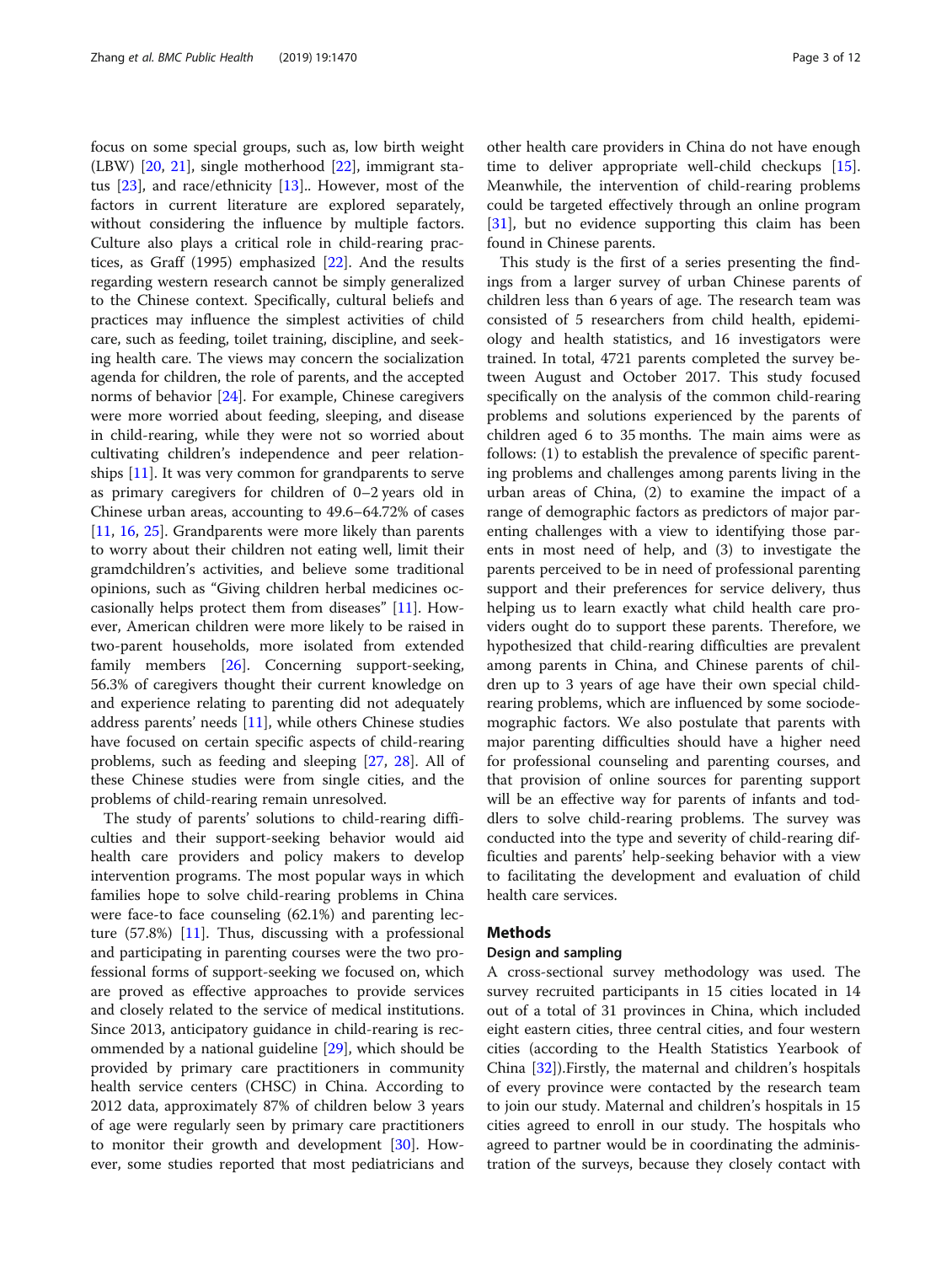the local CHSC and provide technical guidance for CHSC. The recruited hospitals provided the overall directory of district and community and numbered them. Using a stratified random-digit design for sampling, one district was randomly selected from each city and one community was randomly selected from each district. In China, the CHSC supplies free health checkups and immunization regularly for children under 6 years old, and the general information of records serve as the basis for children enrollment in this study. The free health checkups for children include two home-visiting for newborns (at 7 and 28 days), eight health checkups for infant and toddler (at 3, 6, 8, 12, 18, 24, 30, and 36 months),and yearly checkups for children 3–6 years of age. According to the children's list in CHSC, all children less than 3 years of age in the community were stratified by age group (6 months to  $\langle 1 \rangle$  years, 1 year to  $\langle 2 \rangle$  year, and 2 years to  $\langle$  3 years). The sample size of this study was 2080, according to the calculation based on the estimated prevalence rate of childrearing problems (1/3), permissible error (0.15), one-side  $\alpha$  (0.05), and stratified by gender and age groups. Considered data missing, 25 boys and 25 girls were randomly chosen as sample in each age group, for a total of 150 children in each community. The public health doctors informed parents of the survey by phone or face-toface. The parents were asked some questions to determine if they met the inclusion criteria and whether they would like to participate. If someone refused or did not meet the requirements, the sample had to be randomly extracted again. Inclusion criteria: (1) the parents had a child or children between 6 months and 3 years of age without any major illness, (2) the family had a local household registration or had resided in the city for more than a year. Exclusion criteria: (1) the children had severe developmental problems or congenital diseases or (2) the parents were unable to read and write at an acceptable level. The data were collected from questionnaires completed by the parents in writing. These were administered when the parents took their child to the CHSC for health checkups after they agreed to join in this study. The final response rate was 94.05%. The high response rate may be related to the fact that the doctor informed parents in advance or established a good relationship during the long-term health checkups. The most common reasons for participant rejection were that they were absent during this period, the child was ill, or their availability was restricted by time constraints. Nine questionnaires were labeled as incomplete. The total sample size of this survey was 2229 children aged 6 to 35 months. Details of the sample are given in the results section.

#### **Measurements**

Variables assessed in this study were obtained from selfreport questionnaires, including social demographic details, reports of child-rearing problems, and history of support-seeking. The parent-report questionnaire was designed specifically for the parents of children less than 3 years of age. It took approximately 5–10 min to complete.

Social demographic variables included both child and family variables (see Table [1\)](#page-4-0). Child variables included the child's age, gender, perinatal risks (e.g., delivery mode, prematurity, low birth weight, and so on). Family variables included the mother's age, mother's education level, family structure, economic burden, and so on. The cutoff value of each family's annual income (15,000 USD) close to the average annual income in urban families, which was obtained by multiplying the average annual income pre capita in urban areas by the average number of people per household according to data from  $2017$  [ $33$ ]. The status of primary caregivers was also reported in this study using a multiple-choice question, which was consistent with the situation that Chinese families may have multiple primary caregivers. Primary caregivers could include parents, families and other people who are directly responsible for the child at home, and also include carers outside the home, such as people working in organized day care [\[34](#page-11-0)].

Measures of child-rearing problems: Because there is no standardized measurement of child-rearing problems, the questionnaires were developed specifically for the purpose of the present study. The recruited parents were asked whether they had encountered child-rearing problems over the preceding 3 months and how difficult it was for them to deal with it. Three to five specific problems in each category were nominated by the research team. A total of 22 items were merged into 19 items according to the suggestion of clinical and research experts of developmental pediatrics, child psychology, and child health (Table [2\)](#page-5-0). Cronbach's α was 0.871, and fluctuated in 0.637–0.795 for these categories. Child-rearing problems were ascertained via several yes/no questions in the survey. For example, "Did you experience problems feeding your child?" If one chose yes, she or he would then have to answer the question "Did you have difficulty in dealing with the feeding problems?" The respondents used a 3-point categorical scale to indicate how difficult the behavior was to deal with. They were "no difficulty at all (0)", "some difficulty (1)", and "a great deal of difficulty (2)".To facilitate the analysis of these replies, they were then combined into a summary variable of having any child-rearing difficulty. If a respondent answered yes to at least one of the items, the situation would be categorized as having child-rearing difficulties. Parents who reported that they had a problem about child-rearing (yes) and no difficulty (0) in dealing with it were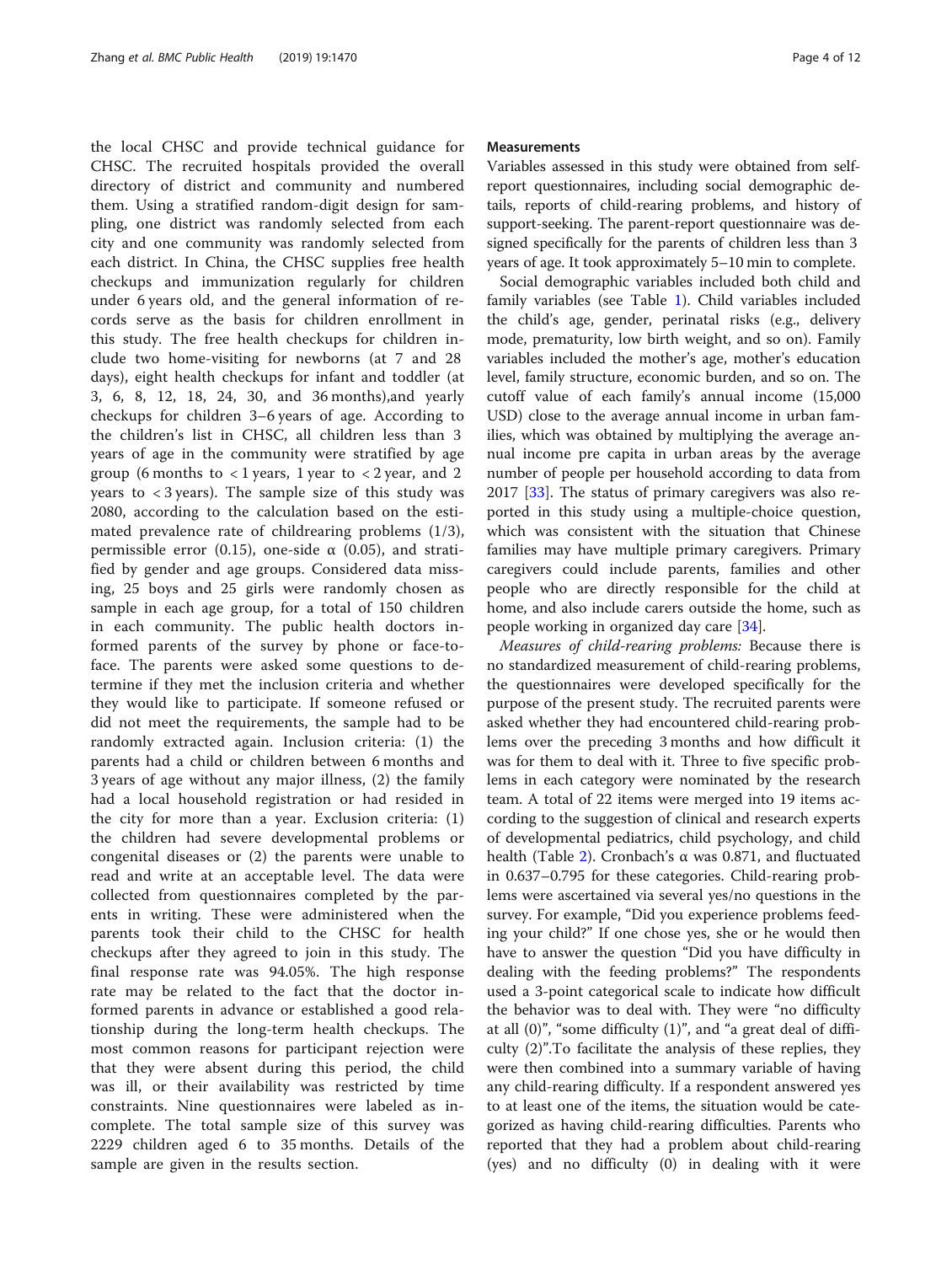| Characteristic                               | Subgroup                                              | Number(N) | Percentage(%) |
|----------------------------------------------|-------------------------------------------------------|-----------|---------------|
| Child's Age-groups ( $N = 2229$ )            | $6 m \sim 1y$                                         | 730       | 32.75         |
|                                              | $1 y \sim 2y$                                         | 762       | 34.19         |
|                                              | $2 y \sim 3y$                                         | 737       | 33.06         |
| Child's Gender (N = 2229)                    | Boy                                                   | 1129      | 50.65         |
|                                              | Girl                                                  | 1100      | 49.35         |
| Mother's Age ( $N = 2225$ )                  | $\leq$ 25 year                                        | 197       | 8.84          |
|                                              | 26-30 year                                            | 1056      | 47.38         |
|                                              | $31 - 35$ year                                        | 663       | 29.74         |
|                                              | 36-40 year                                            | 265       | 11.89         |
|                                              | $\geq$ 41 year                                        | 44        | 1.97          |
| Mother's Education Level ( $N = 2227$ )      | Completed junior high school or less                  | 163       | 7.31          |
|                                              | Completed senior high school or technical certificate | 422       | 18.93         |
|                                              | University and college degree                         | 1449      | 65.01         |
|                                              | Graduate degree                                       | 193       | 8.66          |
| Perinatal Factors                            |                                                       |           |               |
| Caesarean section ( $N = 2219$ )             | Yes                                                   | 932       | 42.00         |
| Premature ( $N = 2208$ )                     | Yes                                                   | 137       | 6.20          |
| Low birth weight $(N = 2204)$                | Yes                                                   | 87        | 3.95          |
| Children number in family ( $N = 2217$ )     | One-child                                             | 1518      | 68.47         |
|                                              | Multiple children                                     | 699       | 31.53         |
| Family structure <sup>a</sup> ( $N = 2224$ ) | Nuclear family                                        | 1041      | 46.80         |
|                                              | Extended family                                       | 1158      | 52.07         |
|                                              | Single parent family                                  | 25        | 1.12          |
| Primary Caregivers                           |                                                       |           |               |
| Mother ( $N = 2225$ )                        | Yes                                                   | 1670      | 75.06         |
| Father ( $N = 2225$ )                        | Yes                                                   | 693       | 31.15         |
| Grandparent ( $N = 2225$ )                   | Yes                                                   | 1276      | 57.35         |
| Other $(N = 2225)$                           | Yes                                                   | 124       | 5.57          |
| Family's annual income (USD, $N = 2205$ )    | $<$ 15,000                                            | 832       | 37.33         |
|                                              | $\geq$ 15,000                                         | 1372      | 61.60         |
| Unable to meet expenses ( $N = 2074$ )       | Yes                                                   | 302       | 14.56         |

<span id="page-4-0"></span>Table 1 Demographic characteristics of entire parents sample

<sup>a</sup> Nuclear family: parents and their minor children live together. Extended family: include stem family and joint family. Extended family means grandparents and/ or parents' brothers or sisters, live together with parents and children. Single parent family: one parent lives together with their minor children, including the family which parents lived in two areas

identified as having minimal child-rearing difficulties. Parents who reported that they had a problem about child-rearing (yes) and some difficulty (1) in dealing with it were identified as having moderate child-rearing difficulties. Parents who reported that they had problems about child-rearing (yes) and great difficulty (2) in dealing with it were identified as having major child-rearing difficulties. If a respondent named any one item as a major difficulty, they were placed in the major childrearing difficulties group.

Questions of help-seeking: To assess what support they needed to deal with their child-rearing problems, this

part included four questions. The question stems were consistent with the International Parenting Survey (IPS, Morawska, Heinrichs, & Sanders, 2011), which was developed as a tool to inform the tailoring of parenting programs to meet parental needs and preferences, including questions about parents' perceptions of their need for help in dealing with the child's behavior, their current use of services to address identified issues, their awareness of and participation in parenting programs, and similar issues [[35](#page-11-0), [36\]](#page-11-0). However, some options were modified based on the purpose of the present study. Two questions in this survey, whether they had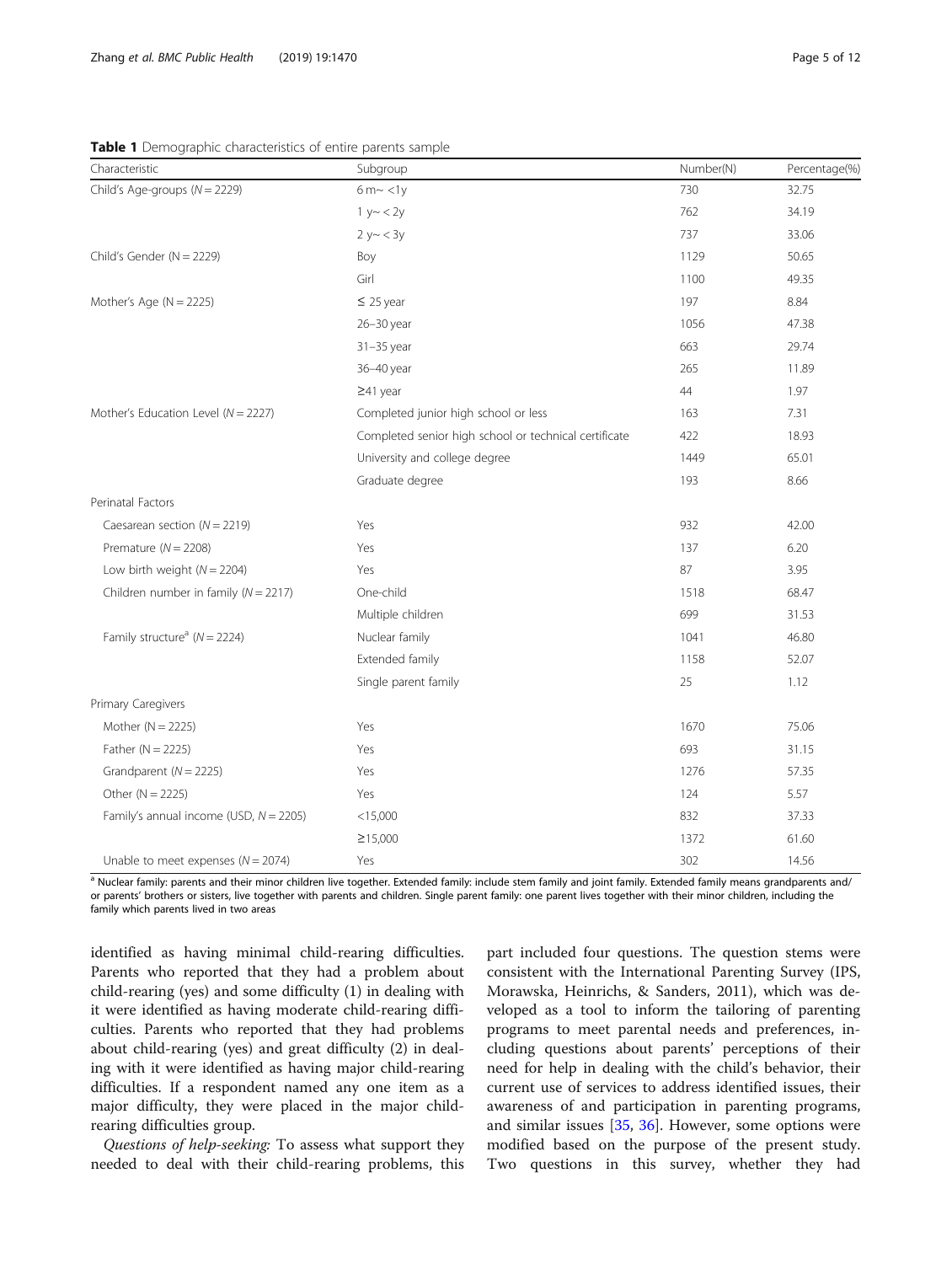| Problems    | Specific aspects                                                | N    | Major difficulties<br>(% ) | Moderate<br>difficulties (%) | Minimal difficulties<br>(% ) | No Difficulties<br>(% ) |
|-------------|-----------------------------------------------------------------|------|----------------------------|------------------------------|------------------------------|-------------------------|
| Feeding     | Unwilling to eat by herself/ himself                            | 2212 | 5.29                       | 21.62                        | 15.87                        | 58.36                   |
|             | Eat less                                                        | 2212 | 4.38                       | 23.98                        | 18.37                        | 53.51                   |
|             | Picky eater                                                     | 2212 | 4.14                       | 24.31                        | 18.16                        | 53.71                   |
|             | Not drink milk                                                  | 2212 | 3.27                       | 8.67                         | 24.14                        | 63.84                   |
| Sleeping    | Sleep with milk or eating before bed                            | 2202 | 5.77                       | 17.39                        | 20.89                        | 55.77                   |
|             | Patting or holding to sleep                                     | 2202 | 4.22                       | 15.84                        | 19.66                        | 59.45                   |
|             | Can't get to sleep by herself/ himself<br>when wake up at night | 2202 | 3.91                       | 11.25                        | 19.12                        | 65.67                   |
|             | Sleep in day-time and awake at night                            | 2202 | 2.00                       | 8.90                         | 20.80                        | 68.26                   |
| Development | Language                                                        | 2178 | 4.32                       | 21.69                        | 16.57                        | 58.36                   |
|             | Gross motor                                                     | 2180 | 2.20                       | 9.81                         | 22.02                        | 66.19                   |
| Behavior    | Difficulties in car                                             | 2184 | 2.24                       | 18.27                        | 15.98                        | 61.81                   |
|             | Disobey                                                         | 2190 | 2.15                       | 28.79                        | 14.52                        | 53.15                   |
|             | Always interfere with others                                    | 2177 | 1.19                       | 16.51                        | 15.62                        | 65.64                   |
|             | Hurting Others                                                  | 2185 | 0.55                       | 4.93                         | 17.44                        | 76.89                   |
| Emotional   | Separation anxiety                                              | 2180 | 4.13                       | 20.43                        | 15.23                        | 59.27                   |
|             | Tantrums                                                        | 2189 | 2.56                       | 18.62                        | 15.53                        | 62.36                   |
|             | Keep crying                                                     | 2171 | 1.47                       | 16.55                        | 15.89                        | 65.59                   |
| Take care   | Take care of more than one child at a time                      | 2163 | 1.11                       | 10.89                        | 15.30                        | 71.80                   |
| Others      |                                                                 | 2229 | 0.30                       | 3.80                         | 12.30                        | 83.70                   |

<span id="page-5-0"></span>Table 2 Proportion of specific aspects in parents with child-rearing problems

discussed them with a professional and whether they had participated in a parenting course during the previous 12 months, were modified into yes/no from multiple-choice, because the name of specific parenting program as options in IPS are not familiar to Chinese parents. In addition, the nonparticipating parents were asked to explain why they had not participated in such a course by answering a multiple-choice question from IPS (Table [5](#page-9-0)). One option named"culturally inappropriate strategies used"was removed, because the pre-survey indicated that the participants found it difficult to understand, even this item was expressed in different ways and words. For preferred ways of parenting support, parents were asked to name their preferred delivery formats from a range of options by a multiple-choice question, including self-help books, professional online platform, calling consultation, attending lectures, group classes, face-to-face consultation, workplace access, home visits and others.

#### Statistical analysis

Sociodemographic variables, the incidence of childrearing problems and help seeking were described by frequencies and percentages. Bivariate associations between the sociodemographic variables and the major child-rearing problems were evaluated using the chisquare test. Logistic regression was used to examine the association between the sociodemographic background and major child-rearing challenge measures in multivariate analysis: the dependent variable was major childrearing difficulties (yes/no), and independent variables included the child's age, gender, delivery mode, prematurity and LBW, the mother's age and education level, the family structure, the family's annual income, and primary caregiver (Table [1\)](#page-4-0). The child's age group, mother's age group and mother's education level, which were ordered multi-categorical variables, were translated into dummy variables in logistic analysis. The differences with regard to participating in parenting courses and reasons for not participating between parents with major difficulties and other parents were also evaluated using the chi-square test. Odds ratios (ORs) were presented as results for both bivariate associations and logistic regression model. All of the data preparation and statistical analyses were performed using the SPSS for Windows software program (version 18.0).

#### Results

#### **Demographics**

In total, 2229 parents of children aged 6 to 35 months completed the questionnaires. The study population was mainly mothers, account to 81.38%. About half of the children were male and the percentages of each age group were almost equal. Nearly two thirds (65.01%) of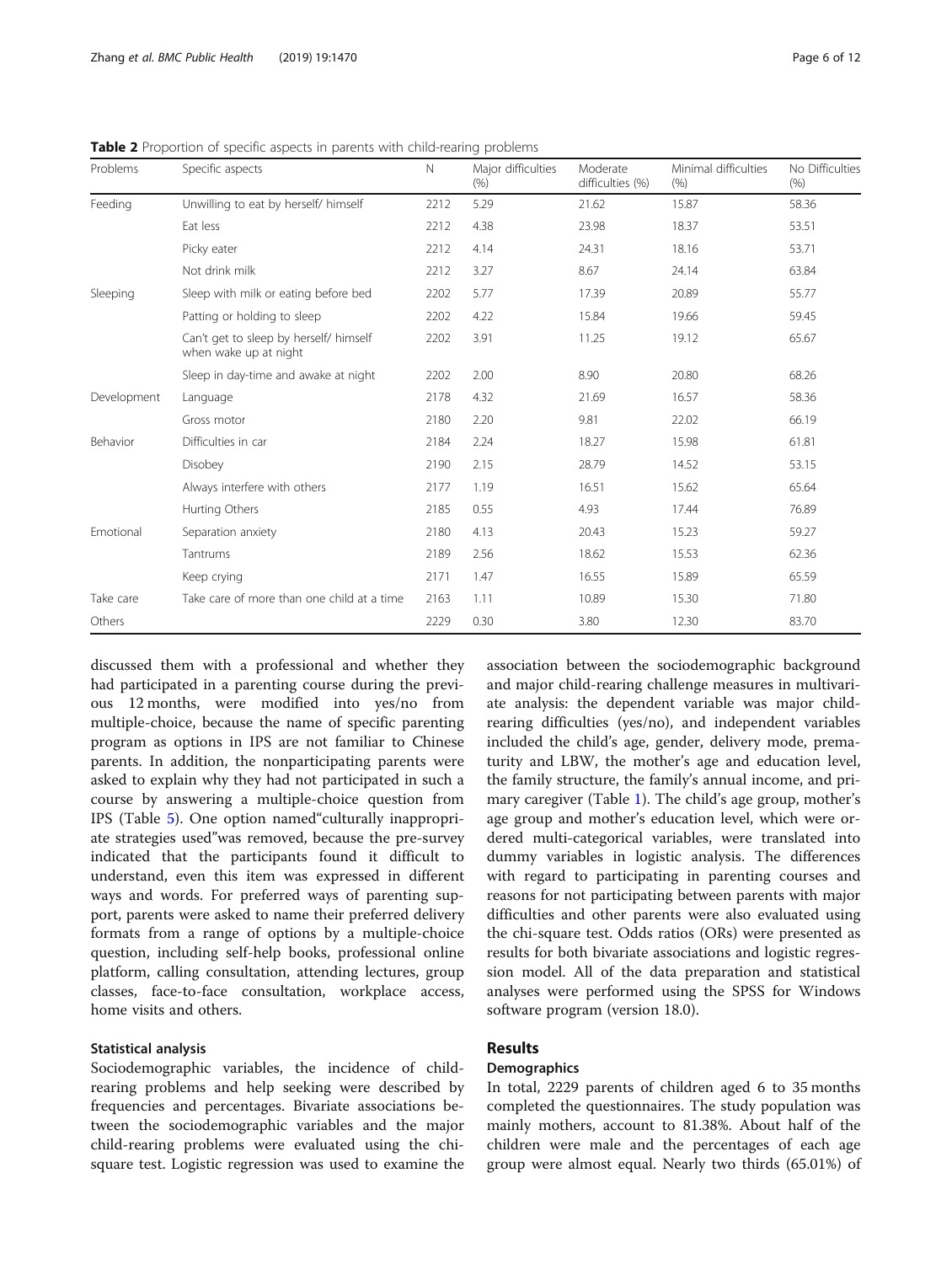mothers had completed tertiary education, and nearly half (47.38%) were aged between 26 and 30 years. The demographic characteristics of the participants in this study are presented in Table [1](#page-4-0).

#### Prevalence of child-rearing problems

In this study, the vast majority of parents (87.53%, or 1826/ 2086) reported that they had experienced at least one childrearing problem during previous 3 months, and close to onethird (31.59%, or 659/2086) reported major child-rearing difficulties. The most common child-rearing problems, encountered by 50 to 60% of parents, were feeding problems (63.43%, or 1403/2212), sleeping problems (60.72%, or 1337/ 2202), behavioral problems (56.78%, or 1252/2205), emotional problems (55.14%, or 1202/2180), and developmental problems (49.21%, or 1090/2215).

The severity of child-rearing problems in Chinese parents is shown in Table [2.](#page-5-0) The incidences of specific child-rearing problems varied from 16.30 to 46.85%. The top major child-rearing difficulties were as follows: child unwilling to sleep without milk/food before bed (5.77%), child unwilling to eat by herself or himself (5.29%), child eating less (4.38%), language problems (4.32%), needing to be patted or held in order to fall asleep (4.22%), picky eater (4.14%), separation anxiety (4.13%), and child cannot get back to sleep alone after waking up at night (3.91%).

#### Factors related to major child-rearing difficulties

The relations between major child-rearing problems and the sociodemographic factors were examined by bivariate analyses and logistic regression analysis. The bivariate analyses results with regard to the factors related to major child-rearing difficulties are shown in Table [3](#page-7-0). Of parents of boys, 33.78% were likely to report major child-rearing difficulties as compared with 29.38% of parents of girls. The father as main caregiver was less likely to report major child-rearing difficulties (27.93% yes vs. 33.26% no). The families with a single child (33.78% yes vs. 26.67% no) were significantly more likely to report major child-rearing difficulties, so did in families being unable to meet expenses (37.82% yes vs. 31.20% no).

The regression analysis results are shown in Table [4](#page-8-0), the factors that remained in the final model that were positively associated with major child-rearing difficulties were boys (OR = 1.35, 95% CI 1.11–1.64), single-child households ( $OR = 1.38$ ,  $95\%$  CI 1.07–1.77), and unable to meet expenses (OR = 1.40, 95% CI 1.06–1.85). Factors that were negatively associated with major child-rearing difficulties were father as main caregiver ( $OR = 0.77$ , 95%) CI 0.61–0.98). There was no significant difference between major difficulties and child's age group, mother's age, mother's education level, perinatal factors, family's annual income, family structure.

#### Seeking of parenting support

To explore the help-seeking of parenting support, the parents were specifically asked to indicate whether they had discussed them with a professional and whether they had participated in a parenting course in the past year. One-third (33.44%, or 740/2213) of parents reported that they had discussed their child-rearing problems with a professional person (including pediatricians, nurses, social workers, parenting practitioners, public health providers, and others). More than one-fifth (21.37%, or 473/ 2213) of parents attended a class on child development, child behavior, or parenting. According to the chisquare analysis results, there were no significance differences with regard to participating in parenting courses between parents with major difficulties and other parents (30.30 and 32.02%, OR = 0.98, 95% CI: 0.73–1.15).

Reasons given for not participating in parenting courses are presented in Table [5](#page-9-0). The most common reasons were lack of time (50.62%) and inconvenient timing of services (36.40%). The parents with major child-rearing difficulties were more likely to choose financial cost (OR = 1.45, 95% CI: 1.03–2.04), conflict with job (OR = 1.34, 95% CI: 1.03–1.74) and lack of awareness of any programs  $(OR = 1.55, 95\% \text{ CI: } 1.06 - 2.26)$  as the reason for not participating in parenting courses. There were no other significance differences for other reasons between the two groups of parents (those with major childrearing problems and those without).

Parents' views with regard to accessing services were determined by asking about their personal preferences with a multiple-choice question. About 69.24% of parents reported that a professional online platform would be the best way accessing help, followed by reading a self-help handbook on parenting (43.70%), seeking a face-to-face consultation with a specialist (24.99%), and attending lectures (24.16%). However, phone consultation (17.09%), home visits (14.78%), workplace access (7.90%), and group classes (7.44%) were still rejected by most parents. No statistically significant differences in delivery modes were found between parents with major child-rearing difficulties and other parents.

#### **Discussion**

This study showed the prevalence, the degree, and the related factors of child-rearing problems for parents of children 6–35 months of age and the support-seeking behavior of parents in urban areas of China. It is the first to provide relatively comprehensive evidence of childrearing difficulties among Chinese parents with a large sample size, and will be useful for developing an approach to screen parents with major child-rearing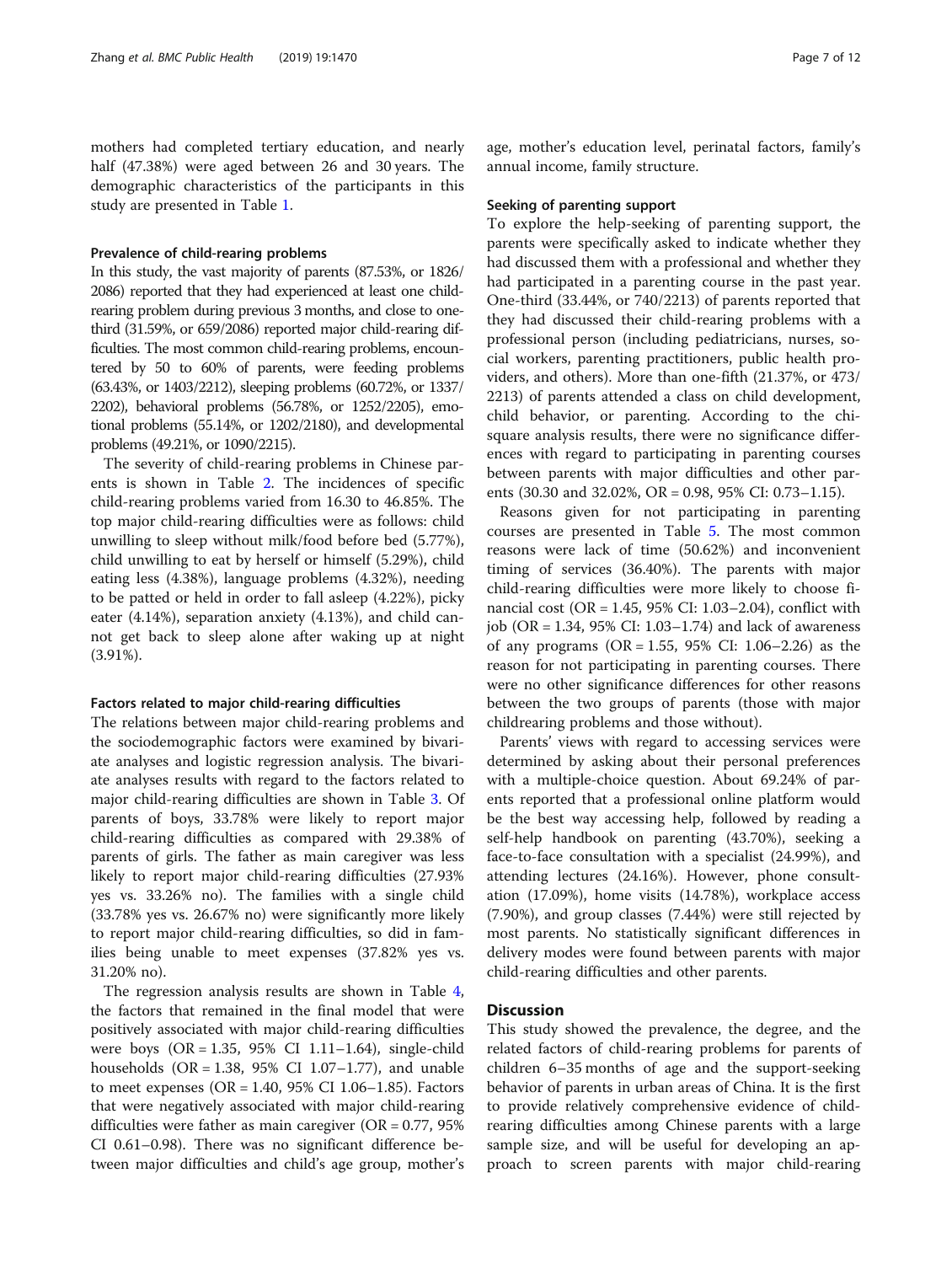### <span id="page-7-0"></span>Table 3 Variables Associated with Major Child-rearing Difficulties

| Variable                  |                                                          | Major Parenting difficulty |              | Bivariate analyses |                        |
|---------------------------|----------------------------------------------------------|----------------------------|--------------|--------------------|------------------------|
|                           |                                                          | Yes                        | <b>No</b>    | $\overline{P}$     | OR(95% CI)             |
| Child's Age-group         | $6m \sim 1y$                                             | 207 (30.40)                | 474 (69.60)  | 0.41               | $0.92(0.76 - 1.2)$     |
|                           | $1y \sim 2y$                                             | 245 (34.03)                | 475 (65.97)  | 0.08               | 1.19 (0.98-1.44)       |
|                           | $2y \sim 3y$                                             | 207 (30.22)                | 478 (69.78)  | 0.35               | $0.91(0.75 - 1.11)$    |
| Child's Gender            | boy                                                      | 354 (33.78)                | 694 (66.22)  | 0.03               | $1.23(1.02 - 1.48)$    |
|                           | girl                                                     | 305 (29.38)                | 305 (70.72)  |                    |                        |
| Mother's Age              | $\leq$ 25y                                               | 53 (29.61)                 | 126 (70.39)  | 0.55               | $0.90(0.65 - 1.26)$    |
|                           | $26-30y$                                                 | 328 (33.06)                | 664 (66.94)  | 0.17               | $1.14(0.95 - 1.37)$    |
|                           | $31-35y$                                                 | 199 (31.94)                | 424 (68.06)  | 0.82               | $1.02(0.84 - 1.25)$    |
|                           | 36-40y                                                   | 70 (28.11)                 | 179 (71.89)  | 0.21               | $0.83(0.62 - 1.11)$    |
|                           | $\geq 41y$                                               | 9(21.43)                   | 33 (78.57)   | 0.15               | $0.56$ $(0.28 - 1.23)$ |
| Mother's Education Level  | completed junior high school or less                     | 41 (26.62)                 | 113 (73.38)  | 0.17               | $0.77$ $(0.53 - 1.12)$ |
|                           | completed senior high school or<br>technical certificate | 116 (30.53)                | 264 (69.47)  | 0.62               | $0.94(0.74 - 1.20)$    |
|                           | university and college degree                            | 444 (32.48)                | 923 (67.52)  | 0.23               | $1.13(0.93 - 1.37)$    |
|                           | graduate degree                                          | 57 (31.15)                 | 126 (68.85)  | 0.89               | $0.98(0.71 - 1.36)$    |
| Perinatal Factors         |                                                          |                            |              |                    |                        |
| Delivery mode             | natural birth                                            | 371 (31.05)                | 824 (68.95)  | 0.53               | $0.94(0.78 - 1.14)$    |
|                           | cesarean section                                         | 286 (32.35)                | 598 (67.65)  |                    |                        |
| Premature                 | yes                                                      | 40 (32.52)                 | 83 (67.48)   | 0.79               | $1.05(0.71 - 1.56)$    |
|                           | no                                                       | 610 (31.38)                | 1334 (68.62) |                    |                        |
| Low birth weight          | yes                                                      | 32 (39.02)                 | 50 (60.98)   | 0.13               | 1.42 (0.90-2.24)       |
|                           | no                                                       | 615 (31.01)                | 1368 (68.99) |                    |                        |
| Primary Caregivers        |                                                          |                            |              |                    |                        |
| Mother                    | yes                                                      | 491 (31.37)                | 1074 (68.63) | 0.69               | $1.04(0.84 - 1.29)$    |
|                           | no                                                       | 167 (32.30)                | 350 (67.70)  |                    |                        |
| Father*                   | yes                                                      | 181 (27.93)                | 467 (72.07)  | 0.02               | $0.76$ $(0.63 - 0.95)$ |
|                           | no                                                       | 477 (33.26)                | 957 (66.74)  |                    |                        |
| Grandparent               | yes                                                      | 384 (32.32)                | 804 (67.68)  | 0.42               | $0.93(0.77 - 1.12)$    |
|                           | no                                                       | 274 (30.65)                | 620 (69.35)  |                    |                        |
| Families status           |                                                          |                            |              |                    |                        |
| Single-child family*      | yes                                                      | 483 (33.78)                | 947 (66.22)  | $0.00\,$           | 1.40 (1.14-1.72)       |
|                           | no                                                       | 172 (26.67)                | 473 (73.33)  |                    |                        |
| Nuclear family            | yes                                                      | 312 (31.64)                | 674 (68.36)  | 0.94               | $1.01(0.84 - 1.21)$    |
|                           | no                                                       | 345 (31.48)                | 751 (68.52)  |                    |                        |
| Single-parent family      | yes                                                      | 9(37.50)                   | 15 (62.50)   | 0.53               | $1.31(0.57 - 3.00)$    |
|                           | no                                                       | 648 (31.49)                | 1410 (68.51) |                    |                        |
| Extended family           | yes                                                      | 336 (31.34)                | 736 (68.66)  | 0.83               | $0.98(0.84 - 1.18)$    |
|                           | no                                                       | 321 (31.78)                | 689 (68.22)  |                    |                        |
| Family's annual income    | $<$ 15,000 USD                                           | 246 (31.70)                | 530 (68.30)  | 0.97               | $1.00(0.83 - 1.22)$    |
|                           | ≥15,000 USD                                              | 409 (31.61)                | 885 (68.39)  |                    |                        |
| Unable to meet expenses * | yes                                                      | 107 (37.81)                | 176 (62.19)  | 0.03               | $1.34(1.03 - 1.74)$    |
|                           | no                                                       | 522 (31.20)                | 1151 (68.80) |                    |                        |

\* Significance  $p < 0.05$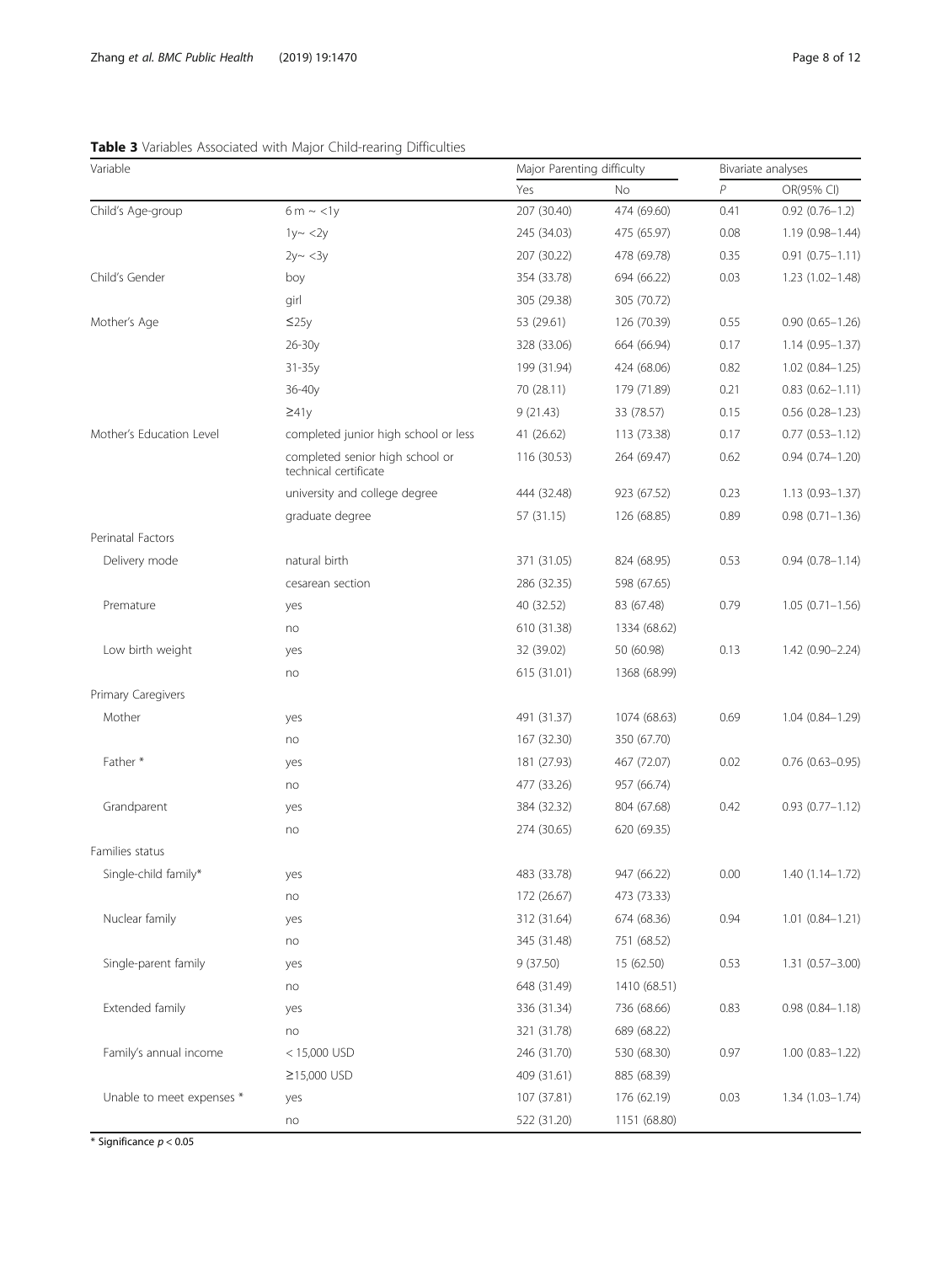<span id="page-8-0"></span>

| Table 4 Model for logistic regression of parents with major child-rearing problems as predicted by child's, maternal and family |  |
|---------------------------------------------------------------------------------------------------------------------------------|--|
| status (N = 1895)                                                                                                               |  |

|                                                                       | B       | <b>SE</b> | Wald | Р.   | <b>OR</b> | 95% CI |         |
|-----------------------------------------------------------------------|---------|-----------|------|------|-----------|--------|---------|
| Child's age-group (base:6 m $\sim$ <1y)                               |         |           |      |      |           |        |         |
| $1y - 2y$                                                             | 0.02    | 0.13      | 0.03 | 0.87 | 1.02      | 0.80   | $-1.31$ |
| $2v \sim < 3v$                                                        | $-0.21$ | 0.12      | 2.89 | 0.90 | 0.81      | 0.64   | $-1.03$ |
| Child's Gender (base: girl)                                           | 0.30    | 0.10      | 8.86 | 0.00 | 1.35      | 1.11   | $-1.64$ |
| Mother's Age (base: ≤25y)                                             |         |           |      |      |           |        |         |
| $26 - 30y$                                                            | $-0.14$ | 0.44      | 0.09 | 0.76 | 0.88      | 0.37   | $-2.01$ |
| $31-35y$                                                              | $-0.30$ | 0.40      | 0.56 | 0.46 | 0.74      | 0.34   | $-1.63$ |
| 36-40y                                                                | $-0.33$ | 0.40      | 0.69 | 0.41 | 0.72      | 0.33   | $-1.57$ |
| $\geq 41y$                                                            | $-0.29$ | 0.41      | 0.51 | 0.48 | 0.75      | 0.33   | $-1.68$ |
| Mother's Education Level (base: Completed junior high school or less) |         |           |      |      |           |        |         |
| Completed senior high school or technical certificate                 | 0.31    | 0.29      | 1.15 | 0.28 | 1.36      | 0.76   | $-2.39$ |
| University and college degree                                         | 0.03    | 0.22      | 0.01 | 0.91 | 1.03      | 0.67   | $-1.58$ |
| Graduate degree                                                       | $-0.03$ | 0.18      | 0.03 | 0.86 | 0.97      | 0.68   | $-1.38$ |
| Perinatal Factors (base: no)                                          |         |           |      |      |           |        |         |
| Cesarean section                                                      | $-0.04$ | 0.10      | 0.16 | 0.69 | 0.96      | 0.78   | $-1.17$ |
| Premature                                                             | $-0.05$ | 0.24      | 0.05 | 0.83 | 0.95      | 0.60   | $-1.50$ |
| Low birth weight                                                      | 0.42    | 0.27      | 2.33 | 0.13 | 1.52      | 0.89   | $-2.60$ |
| Primary Caregivers (base: no)                                         |         |           |      |      |           |        |         |
| Mother                                                                | 0.14    | 0.14      | 1.08 | 0.30 | 1.15      | 0.88   | $-1.51$ |
| Father                                                                | $-0.26$ | 0.12      | 4.63 | 0.03 | 0.77      | 0.61   | $-0.98$ |
| Grandparent                                                           | 0.00    | 0.13      | 0.00 | 0.99 | 1.00      | 0.78   | $-1.28$ |
| Family structure (base: Nuclear family)                               |         |           |      |      |           |        |         |
| Extended family                                                       | 0.22    | 0.46      | 0.22 | 0.64 | 1.24      | 0.50   | $-3.08$ |
| Single parent family                                                  | 0.22    | 0.46      | 0.22 | 0.64 | 1.24      | 0.50   | $-3.06$ |
| Single-child family (base: no)                                        | 0.32    | 0.13      | 6.33 | 0.01 | 1.38      | 1.07   | $-1.77$ |
| Family's annual income (base: no)                                     | $-0.02$ | 0.11      | 0.04 | 0.85 | 0.98      | 0.79   | $-1.22$ |
| Unable to meet expenses (base: no)                                    | 0.34    | 0.14      | 5.54 | 0.02 | 1.40      | 1.06   | $-1.85$ |

# Model goodness of fit:-2 Likelihood =2329.13, R squared = 0.028.  $X^2 = 38.49$ ,  $p = 0.02$ 

difficulties that is applicable to the entire population of China and where families with higher needs are able to access higher levels of support to promote child health and development in both China and other Asian countries.

One of the goals of this study was to establish the prevalence of specific child-rearing problems among parents of young children living in the urban areas of China. This study found a high rate of parents (87.53%) struggling with issues related to child-rearing for children aged 6–35 months, but not surprising. The result is similar to that of another study, which finds 11.8% of Chinese caregivers of children aged below 3 years reporting no parenting difficulties [[11](#page-11-0)]. In fact, our study extends this finding by demonstrating a series of specific problems and the levels of difficulty of childrearing in China urban areas. The most common child-rearing

problems of parents were basic needs, such as feeding and sleeping problems, which nearly two thirds in children up to 3 years old respectively. Parenting tasks in the first 3 years can be viewed on a continuum in which the early months are focused on physical care and safety of infant, with socialization following behind as an important secondary focus [\[2](#page-10-0)]. Almost two-thirds of Americans believed that most parents face the same childrearing challenges several times before they really seek help raising their children [[27\]](#page-11-0). These findings indicate that the challenges of child-rearing are common and probably normal, because every child is unique and most new parents lack parenting experience even when they come from in multi-children families.

The factors influencing childrearing problems in this study have been systematically confirmed, and they are partly consistent with the hypothesis. First, parents of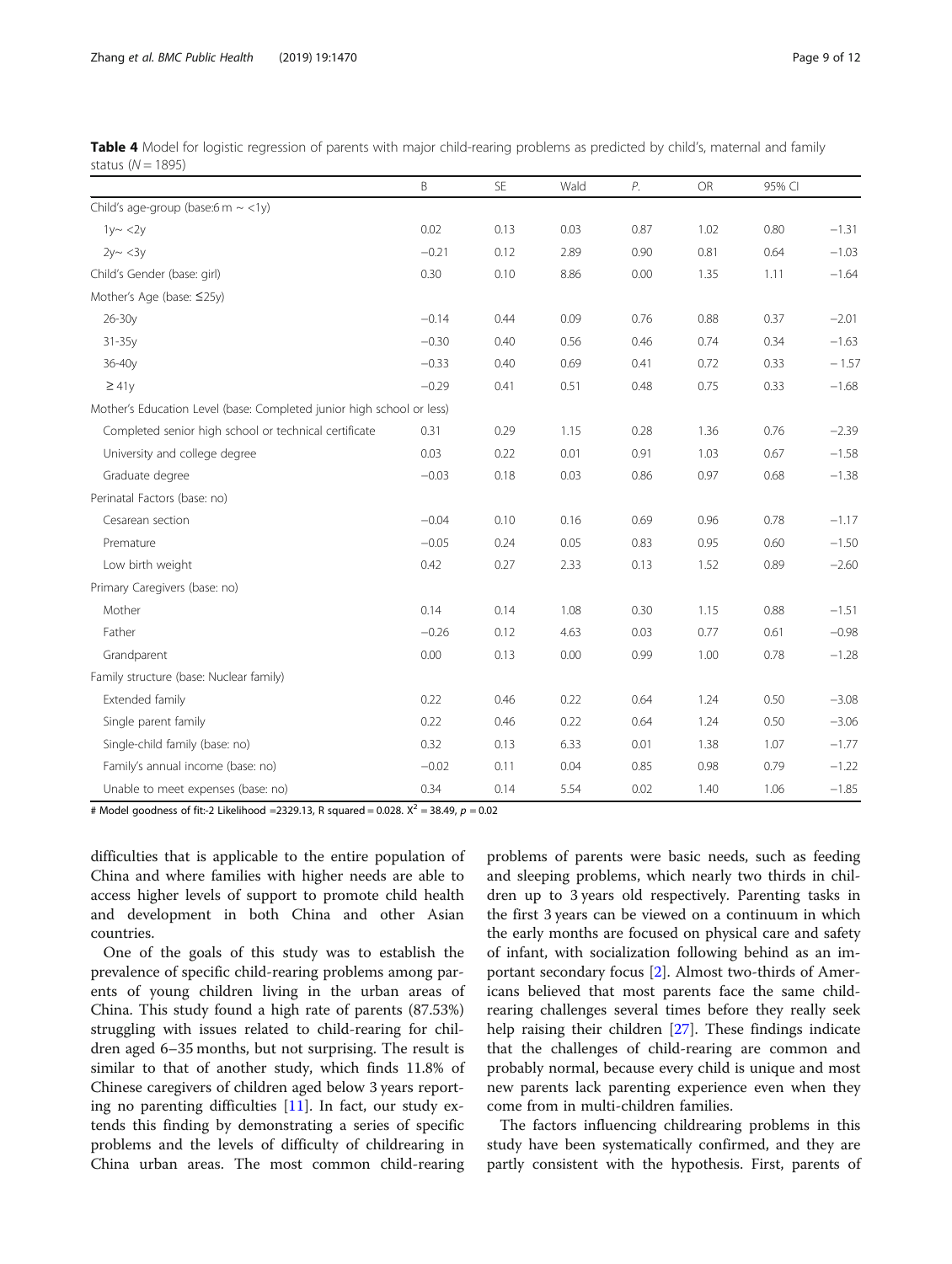|                                                  | Total       | Major Child-rearing Difficulties |             | <b>OR</b> | 95% CI        |
|--------------------------------------------------|-------------|----------------------------------|-------------|-----------|---------------|
|                                                  |             | Yes                              | No.         |           |               |
| Lack of time                                     | 815 (50.62) | 273 (52.91)                      | 542 (49.54) | 1.14      | $0.93 - 1.41$ |
| Inconvenient timing of services                  | 586 (36.40) | 193 (37.40)                      | 393 (35.92) | 1.07      | $0.86 - 1.32$ |
| Conflict with my job *                           | 294 (18.26) | 110 (21.32)                      | 184 (16.82) | 1.34      | $1.03 - 1.74$ |
| Didn't feel that needed to                       | 262 (16.27) | 77 (14.92)                       | 185 (16.91) | 0.86      | $0.65 - 1.15$ |
| Financial cost *                                 | 156 (9.69)  | 62 (12.02)                       | 94 (8.59)   | 1.45      | $1.03 - 2.04$ |
| Wasn't aware of any programs *                   | 121 (7.52)  | 50 (9.69)                        | 71 (6.49)   | 1.55      | $1.06 - 2.26$ |
| Transport difficulties                           | 121 (7.52)  | 47 (9.11)                        | 74 (6.76)   | 1.38      | $0.94 - 2.02$ |
| used to learned but it no use                    | 68 (4.22)   | 20 (3.88)                        | 48 (4.39)   | 0.88      | $0.52 - 1.50$ |
| Extended family or partner not supportive        | 20(1.24)    | 9(1.74)                          | 11(1.01)    | 1.75      | $0.72 - 4.24$ |
| Felt uncomfortable accessing a parenting program | 6(0.37)     | 2(0.39)                          | 4(0.37)     | 1.06      | $0.19 - 5.81$ |
| Other                                            | 103 (6.40)  | 29 (5.62)                        | 74 (6.76)   | 0.82      | $0.53 - 1.28$ |
| $* P < 0.05$                                     |             |                                  |             |           |               |

<span id="page-9-0"></span>Table 5 The bivariate analysis of the relationship between reasons for non-participation-training and major child-rearing difficulties  $(N = 1610, %)$ 

boys and single-child households were more likely to encounter difficulties than were other parents in China, which may be related to the boys' characters, more stress on new parents, the traditional ideas of great importance of boys, and aftereffects of China's now-cancelled onechild policies. Second, the results of this study also highlight the father's role in child-rearing. Although fathers are considered as the person who earns a living for the family [\[37](#page-11-0), [38\]](#page-11-0), the involvement of the father in parenting can reduce the stress and workload for mother [\[39](#page-11-0)], affect the quality of the parent-child relationship, decrease conflict, improve the quality of parenting, and modify child behavior. Third, contrary to the expectations of some, the major child-rearing problems were not significantly influence by the mother's education level. Similar with Glascoe's reviewed (2010), namely, that parents are equally able to raise important concerns regardless of differences in education and child-rearing experience [[40\]](#page-11-0). Finally, the factors of childrearing problems in this study were extended to perinatal risks, such as delivery mode, prematurity and LBW. LBW and single-parent families appeared to have no effects on child-rearing problems in this study, which may be related to the relatively small sample size. Although the study found some factors influencing major childrearing problems significantly, the regression analysis with the low model goodness of fit, suggest that further research is required to identify other important factors influencing major childrearing problems in future.

One goal of this study, that is, assessing the helpseeking behavior among parents with child-rearing problems, has partially been achieved. As expected, the most prefer avenue for seeking support was online approaches, which can to mitigate many barriers commonly associated with lack of participation, such as lack

of time, inconvenient timing of services and conflict with a job, as reported in this and other studies [\[30](#page-11-0), [41\]](#page-11-0). The parents with major child-rearing difficulties in this study were more likely to choose financial cost, conflict with job and lack of awareness of any programs as the reason for not participating in parenting courses. Therefore, the development of professional, cost-friendly, and webbased approaches may be the most realistic and effective option to support parents with childrearing problems.

This study failed to detect significantly differences in consulting professional or participation in parenting courses by parents with major difficulties or other parents. It may be partially due to the parental perception, the practice and quality of counseling or parenting courses, and some other reasons need to be explored. Anticipatory guidance is a common and effective way for health care providers to help parents deal with issues such as feeding and nutrition, language development, discipline, and sleeping [[18,](#page-11-0) [42](#page-11-0)]. However, a perceived lack of time and training are frequently cited barriers to the anticipatory guidance for potential problems [\[41](#page-11-0)]. The parents of children under 3 years old have at least 2 opportunities each year to consult health care providers at the time of health checkups, but only a third parents reported that they had discussed their child-rearing problems with a professional person in past year. So it is necessary to estimate the implementation of anticipatory guidance, and provide more guidance and support for child-rearing difficulties by national initiatives. In fact, individualized anticipatory guidance is not necessarily more time-consuming, and likely to be more effective in addressing parent needs' when it is tailored to their particular needs and interests [\[14,](#page-11-0) [43\]](#page-11-0). With regard to parenting courses, this study found that nearly one fifths of parents reported attending the parenting courses, which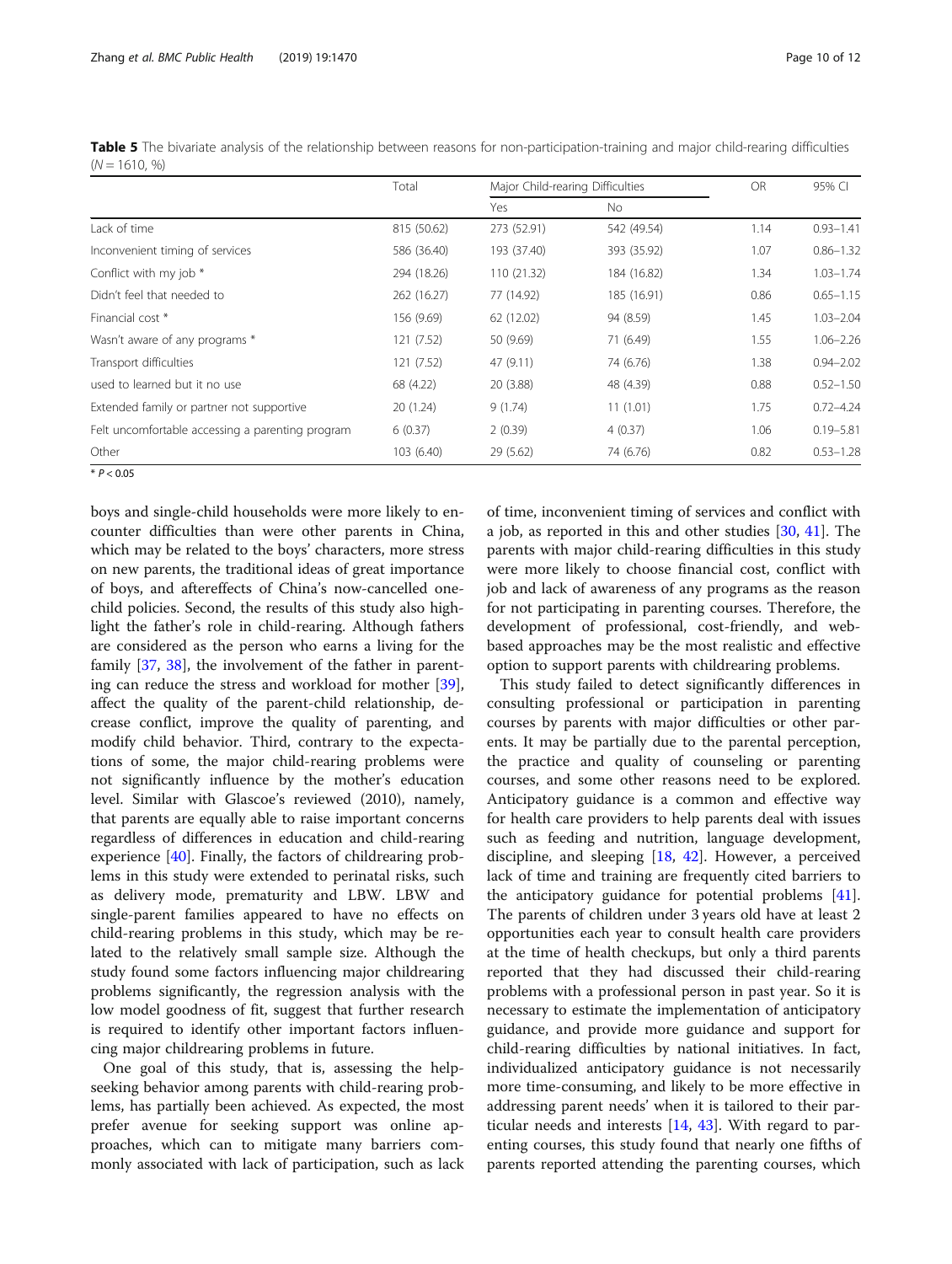<span id="page-10-0"></span>is lower than that in an American's survey (one-third, p110) [\[28](#page-11-0)]. A few pilot studies on parenting programs have been carried out or evaluated in China [[42](#page-11-0), [44](#page-11-0)], but no evidence-based parenting support program has yet been promoted on a large-scale nationwide. Most of parenting courses reported by parents may be loose, casual, and lacked any evidentiary support. Therefore, it is necessary to develop high-quality, evidence-based parenting programs that could meet the needs of parents in China.

Although this survey provides a snapshot of current childrearing problems among urban families, some potential limitations should be noted in interpreting the results. First, the cities in this study were recruited, which may have introduced some selection biases; that is, the conclusions may not be generalized to other populations. Despite the potential bias, the data are comparable with national statistics, such as child's gender [\[45\]](#page-11-0), rates of cesarean section delivery [\[46\]](#page-11-0), and proportion of two-parent families. Additionally, the use of self-report measures, though common in the field, is susceptible to potential bias in terms of selective reporting or recall bias. Moreover, the sample in this study excluded caregivers who could not read. It may be important to study such poorly educated caregivers, as it could have an influence on the mother's knowledge and attitudes toward her child. It is essential that future research efforts include a larger number of samples so as to establish the reliability and validity of the questionnaires and the results.

#### Conclusions

Child-rearing difficulties are common among parents who have children between 6 and 35 months of age in Chinese cities. The family with boys, single-child, having financial problems, and father not joining in childrearing may face the high risk to major child-rearing difficulties. The children's healthcare service providers and health policy makers should address the needs of these parents, particularly those from disadvantaged families. The national initiatives to provide more guidance and support for commonly-recognized child-rearing difficulties is worthwhile, as is the development and testing of online parenting programs.

#### Abbreviations

CHSC: Community Health Service Centre; IPS: International Parenting Survey; LBW: Low Birth Weight

#### Acknowledgments

We would like to offer our special thanks to all researchers and all the families that participated in the study.

We thank LetPub ([www.letpub.com](http://www.letpub.com)) for its linguistic assistance during the preparation of this manuscript.

#### Authors' contributions

Study concept and design: YZ, DH, MS, HsW, XJ. Data collection and field work: WwF, JlW, GwH, JS, YL, LqL, SqY, DmZ, LjM, DmY, HW, XtG, JY, HW; NrW, SJ. Statistical analysis: WwF, HT, JlxY. Drafting of the manuscript: YZ. Critical revision of the manuscript for important intellectual content: YZ, MS, DH. All the authors read and approved the final manuscript.

#### Funding

No funding was obtained for this study.

#### Availability of data and materials

The datasets used and/or analyzed during the current study are available from the corresponding author on reasonable request.

#### Ethics approval and consent to participate

This study protocol was approved by the Ethical Review Board of National Center for Women and Children Health, China Center for Disease Control and Prevention [FY2017–18]. And written informed consent was obtained from each participant parent before survey.

#### Consent for publication

Not Applicable.

#### Competing interests

The Parenting and Family Support Centre is partly funded by royalties stemming from published resources of the Triple P – Positive Parenting Program, which is developed and owned by The University of Queensland (UQ). Royalties are also distributed to the Faculty of Health and Behavioural Sciences at UQ and contributory authors of published Triple P resources. Triple P International (TPI) Pty Ltd. is a private company licensed by Uniquest Pty Ltd. on behalf of UQ, to publish and disseminate Triple P worldwide. The authors of this report have no share or ownership of TPI. Drs Sanders and Haslam receive royalties and/or consultancy fees from TPI. TPI had no involvement in the study design, collection, analysis or interpretation of data, or writing of this report. Drs Sanders and Haslam are employees at UQ.

#### Author details

<sup>1</sup> Children's Health Care Department, National Center for Women and Children's Health, Chinese Center for Disease Control and Prevention, Beijing, China. <sup>2</sup>Parenting and Family Support Centre, School of Psychology, the University of Queensland, Brisbane, QLD, Australia. <sup>3</sup>Guangdong province Maternal and Child Health Hospital, Guangdong, China. <sup>4</sup> Hunan province Maternal and Child Health Hospital, Hunan, China. <sup>5</sup>Dalian Maternal and Child Health Hospital, Liaoning, China. <sup>6</sup>Guiyang Maternal and Child Health Hospital, Guizhou, China. <sup>7</sup>Ningbo Women and Children's Hospital, Zhejiang China. <sup>8</sup>Ma'anshan Maternal and Child Health Hospital, Anhui, China. <sup>9</sup>Qilu Children's Hospital of Shandong University, Shandong, China. <sup>10</sup>Fangshan District Maternal and Child Health Hospital, Beijing, China. 11Lianyungang Maternal and Child Health Hospital, Jiangsu, China. <sup>12</sup>Hubei Province Maternal and Child Health Hospital, Hubei, China. <sup>13</sup>Northwest Women and Children's Hospital, Shanxi, China. 14Qinghuangdao Maternal and Child Health Hospital, Hebei, China. 15Sichuan province Maternal and Child Health Hospital, Sichuan, China. <sup>16</sup>Chongqing Maternal and Child Health Hospital, Chongqing, China. 17The Children's Hospital, Zhejiang University School of Medicine, Zhejiang, China.

#### Received: 15 January 2019 Accepted: 16 September 2019 Published online: 07 November 2019

#### References

- 1. Britto PR, Lye SJ, Proulx K, et al. The Early Childhood Development Interventions Review Group, for the Lancet Early Childhood Development Series Steering Committee. Nurturing care: promoting early childhood development. Lancet. 2016; published online Oct 4. [https://doi.org/10.1016/](https://doi.org/10.1016/S0140-6736(16)31390-3) [S0140-6736\(16\)31390-3](https://doi.org/10.1016/S0140-6736(16)31390-3).
- 2. Sanders MR, Morawska A. Handbook of Parenting and Child Development Across the Lifespan. Switzerland: Springer International Publishing; 2018.
- 3. Kolobe THA. Childrearing practices and developmental expectations for Mexican-American mothers and the developmental status of their infants. Phys Ther. 2004;84(5):439–53.
- 4. Holden GW, Miller PC. Enduring and different: a meta-analysis of the similarity in parents' child rearing. Psychol Bull. 1999;125(2):223–54.
- 5. Vance AJ, Brandon DH, et al. Delineating Among Parenting Confidence, Parenting Self-Efficacy, and Competence. Ans Adv Nurs Sci. 2017;40(4): E18–37.
- Barroso NE, Mendez L, Graziano PA, et al. Parenting stress through the Lens of different clinical groups: a Systematic Review & Meta-Analysis. J Abnorm Child Psychol. 2018;46(3):449–61.